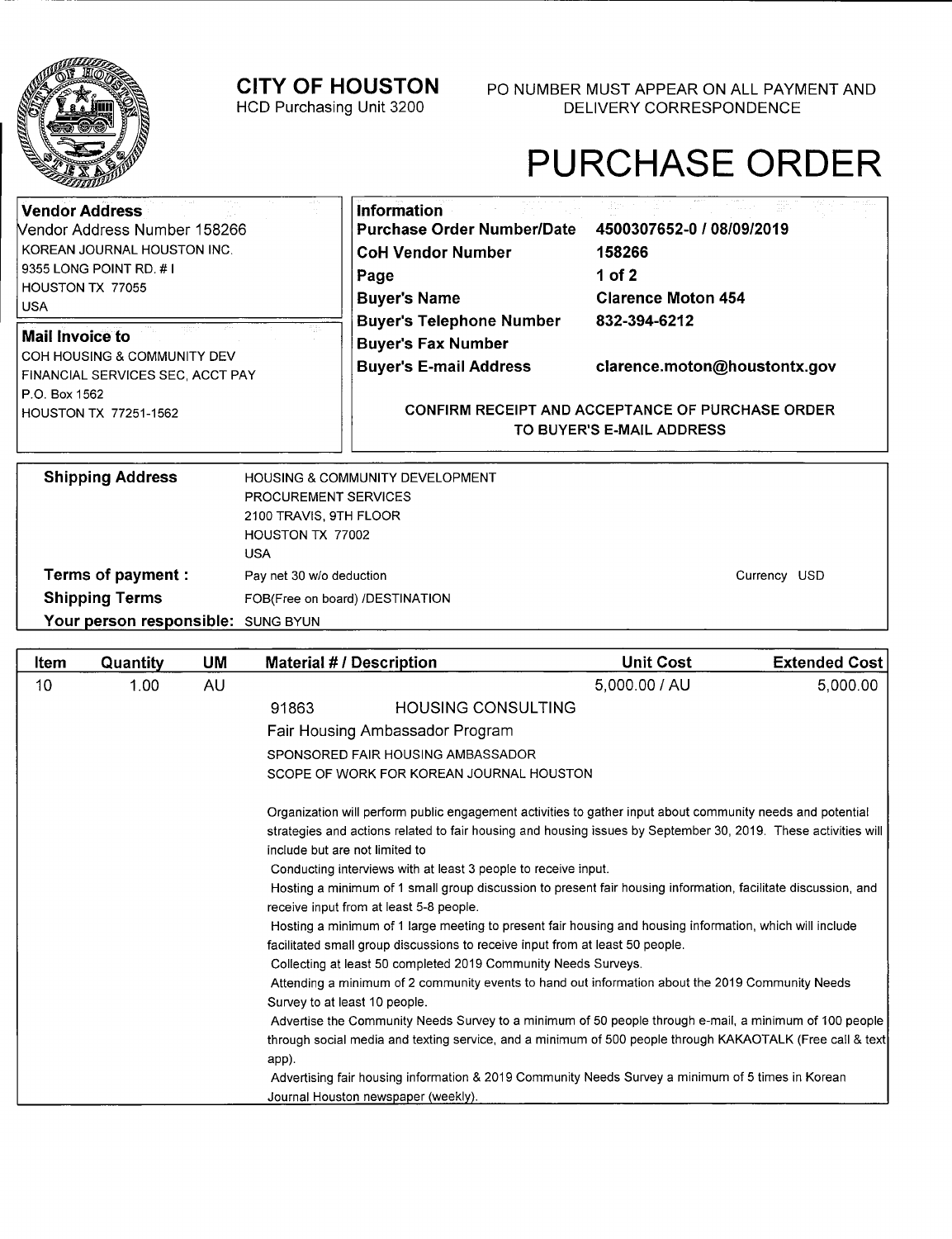

# PURCHASE ORDER

**P0 number/date** 4500307652 -0 / 08/09/2019 **Page** 2 of 2

| Item       | Quantity    | <b>UM</b> | <b>Material # / Description</b>                                                                         |                 | <b>Unit Cost</b> | <b>Extended Cost</b> |
|------------|-------------|-----------|---------------------------------------------------------------------------------------------------------|-----------------|------------------|----------------------|
|            |             |           | Posting at least 2 articles to include the fair housing information and interviews.                     |                 |                  |                      |
|            |             |           | Organization will submit all reporting documentation to HCDD within 10 days from the date of the event. |                 |                  |                      |
|            |             |           | Please see the attached Addendum to the Purchase Order.                                                 |                 |                  |                      |
|            | Gross Price |           | 5.000.00 USD                                                                                            | 1.<br><b>AU</b> | 1.000            | 5.000.00             |
|            |             |           | Expected value of unplanned services.                                                                   | 5,000.00        |                  |                      |
|            |             |           | Delivery Date: 09/30/2019                                                                               |                 |                  |                      |
|            |             |           |                                                                                                         |                 |                  |                      |
| Total **** |             |           |                                                                                                         |                 | <b>USD</b>       | 5,000.00             |

| The Terms and Conditions specified on http://purchasing.houstontx.gov will apply.      |            |                                                                                                         |
|----------------------------------------------------------------------------------------|------------|---------------------------------------------------------------------------------------------------------|
| I hereby certify a certificate of the necessity of this expenditure is on file in this |            | I hereby certify that the expenditure for the above goods                                               |
| department.                                                                            |            | has been duly authorized and appropriated and that<br>sufficient funds are available to liquidate same. |
| Authorizon Surver                                                                      | Jung adame | Of B. Provi                                                                                             |

**Mayor Chief Procurement Officet Controller**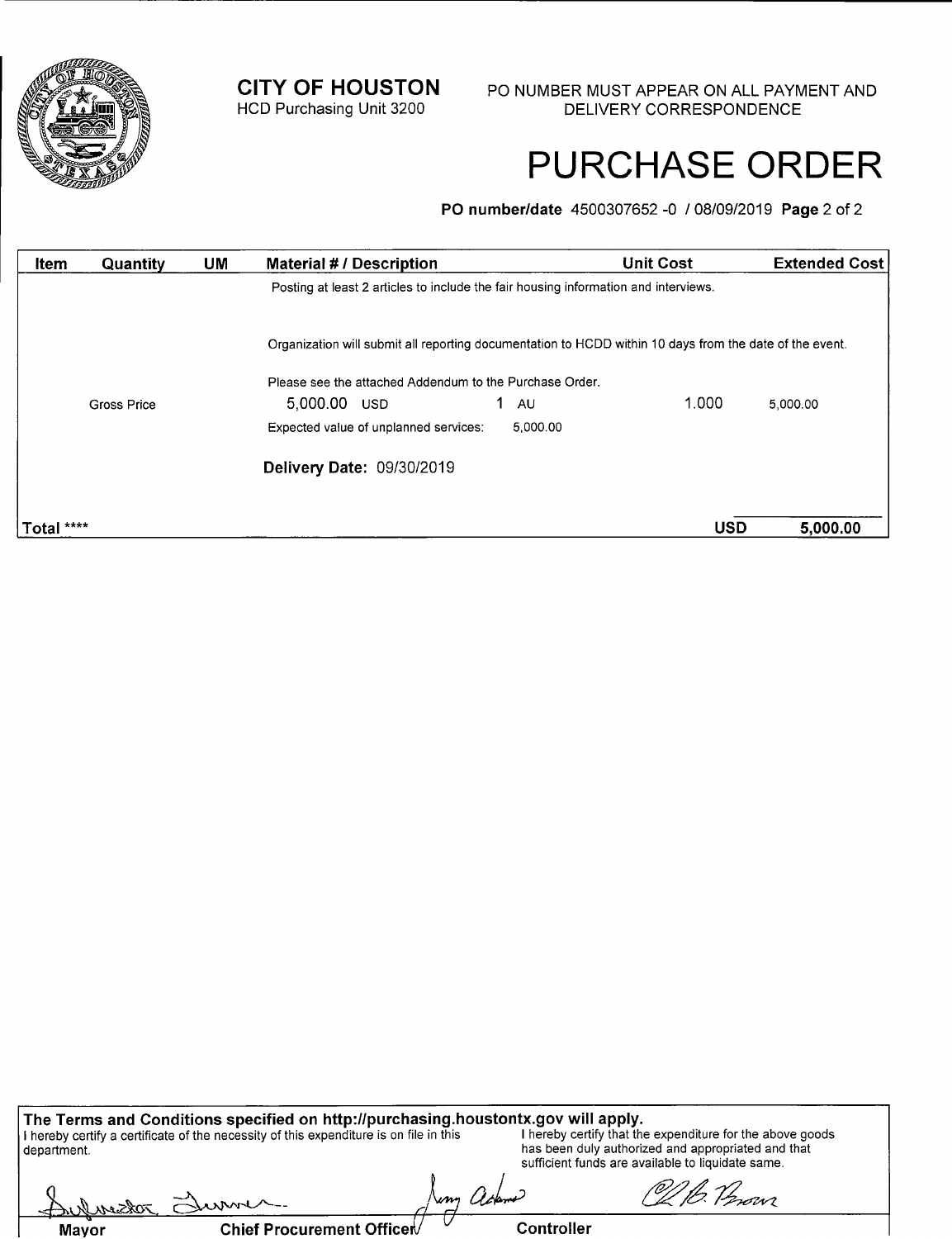### **ADDENDUM TO PURCHASE ORDER**

**THIS ADDENDUM TO PURCHASE ORDER** ("Addendum") is entered into on the date of the City of Houston Purchase Order, attached to this Addendum, between the **CITY OF HOUSTON**  ("City"), and Korean Journal Houston ("Korean Journal") for public engagement and input in support *of the development of the Analysis of Impediments to Fair Housing Choice.* 

- 1. This Addendum controls over and overrides all terms and conditions of the attached Purchase Order, including any written specifications or work write-ups, that conflict or are inconsistent with the terms of this document, and this Addendum is, here and now, substituted for such conflicting or inconsistent terms.
- 2. Korean Journal has agreed to carry out community engagement and input collection in support *of the development of the Analysis of Impediments to Fair Housing Choice* as outlined in the Purchase Order and in the budget set forth within these provisions provided in **Exhibit "A"** and in accordance with the process set forth in this addendum.
- 3. Korean Journal shall submit to the Director of the City's Housing and Community Development Department ("HCDD") or his/her designee ("Director") an accounting report, itemized invoices, itemized receipts or other documentation that itemizes and reflects the eligible purchases and/or expenditures made in furtherance of performance. Upon approval by the Director of receipts/invoices for expenditures, the City will reimburse Korean Journal in an amount not to exceed \$5,000.00 ("Maximum Fund Amount") within 30 calendar days from the written documentation of expenditures is received. Korean Journal understands and agrees that the costs to be paid by the City for the expenditures will be funded with Community Development Block Grant and Community Development Block Grant — Disaster Recovery Funds ("CDBG-DR funds") and shall not exceed the Maximum Fund Amount. Korean Journal further understands and agrees it will not look for payment from the City in excess of the Maximum Fund Amount, and agrees to provide the City with written documentation of all expenditures and other items requested by the Director, or designee, to clarify expenditures made prior to the date of disbursement of the Maximum Fund Amount.
- 4. Korean Journal understands that this program is federally funded and that Korean Journal shall adhere to the rules set out in federal regulations that govern the spending of federal programs. *See 24 CFR § 570 and 2 CFR Part 200.* Korean Journal also acknowledges the inclusion and exclusion of particular goods and services for reimbursements which are enumerated, but not limited to the listing in Exhibit "A".
- 5. Korean Journal shall release the City as follows:

#### **RELEASE**

### **TO THE EXTENT ALLOWED BY TEXAS LAW, Korean Journal AGREES TO AND SHALL RELEASE THE CITY, ITS AGENTS, EMPLOYEES, OFFICERS, AND LEGAL REPRESENTATIVES (COLLECTIVELY THE "CITY") FROM ALL LIABILITY FOR**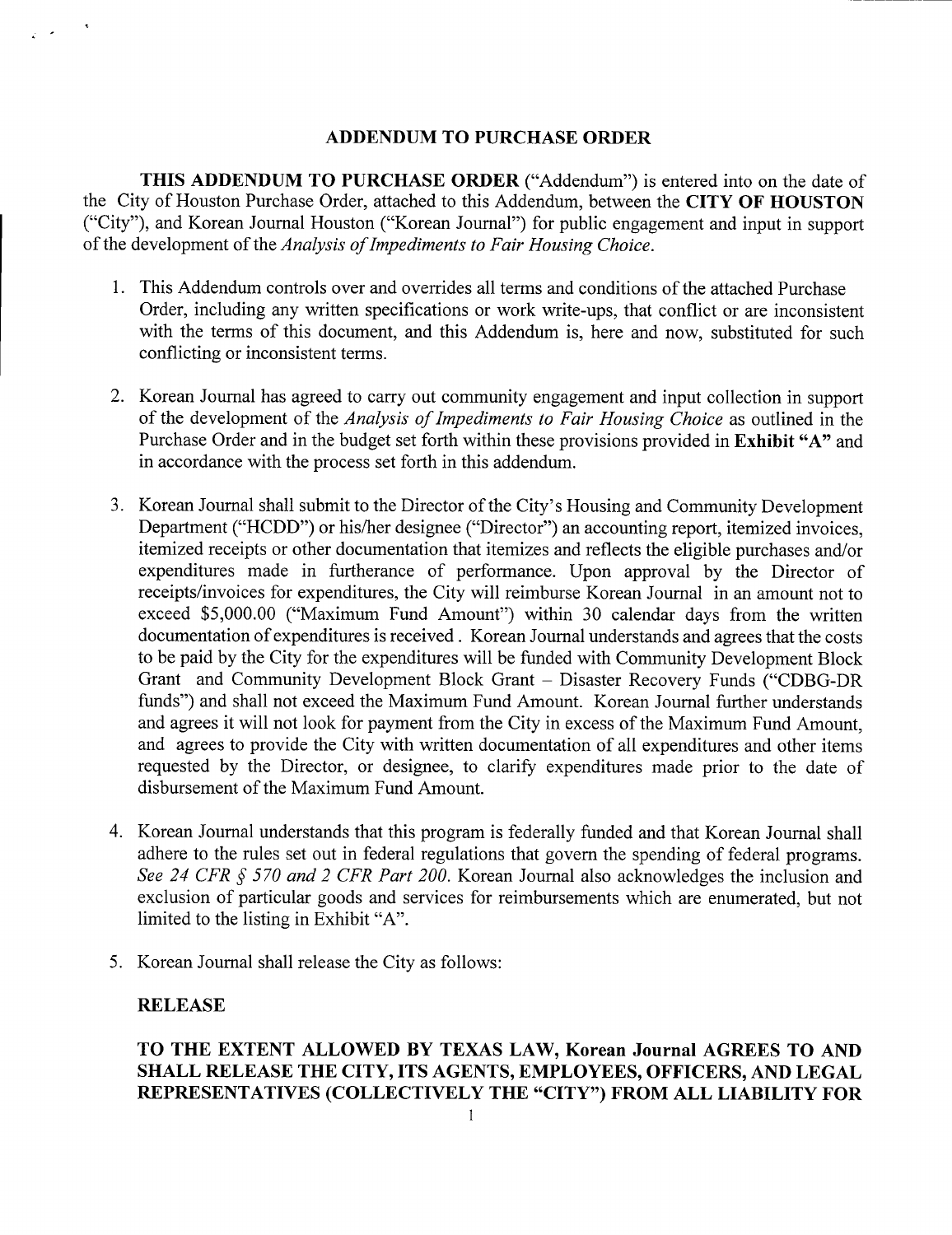INJURY, DEATH, DAMAGE, OR LOSS TO PERSONS OR PROPERTY SUSTAINED IN CONNECTION WITH OR INCIDENTAL TO PERFORMANCE UNDER THE PURCHASE ORDER AND THIS ADDENDUM, EVEN IF THE INJURY, DEATH, DAMAGE, OR LOSS IS CAUSED BY THE CITY'S CONCURRENT NEGLIGENCE AND/OR THE CITY'S STRICT PRODUCTS LIABILITY OR STRICT STATUTORY LIABILITY.

- 6. Korean Journal shall give the City prompt written notice of any actions, lawsuits, or other proceedings, real or threatened, or any claims made against Korean Journal related to the subject matter of the Purchase Order and this Addendum.
- 7. This Addendum and Purchase Order shall expire when all allocated funds have been properly disbursed or when unilaterally terminated by the City, whichever comes first. The attached Purchase Order, along with any written specifications relating to, including this Addendum, contain all of the agreements between the parties relating to the subject matter within and embodies the full and final expression of the agreement between the parties. This Addendum may be executed in multiple copies, each of which shall be an original.

| AGREED AND ACCEPTED:                                                                    | AGREED AND ACCEPTED:                 |
|-----------------------------------------------------------------------------------------|--------------------------------------|
| <b>CITY OF HOUSTON, TEXAS</b>                                                           | <b>KOREAN JOURNAL HOUSTON</b>        |
| Mary Itz, Principal Planner<br>Housing and Community Development<br>Department<br>Date: | Bv:<br>Title:<br>Date:<br>$\sqrt{D}$ |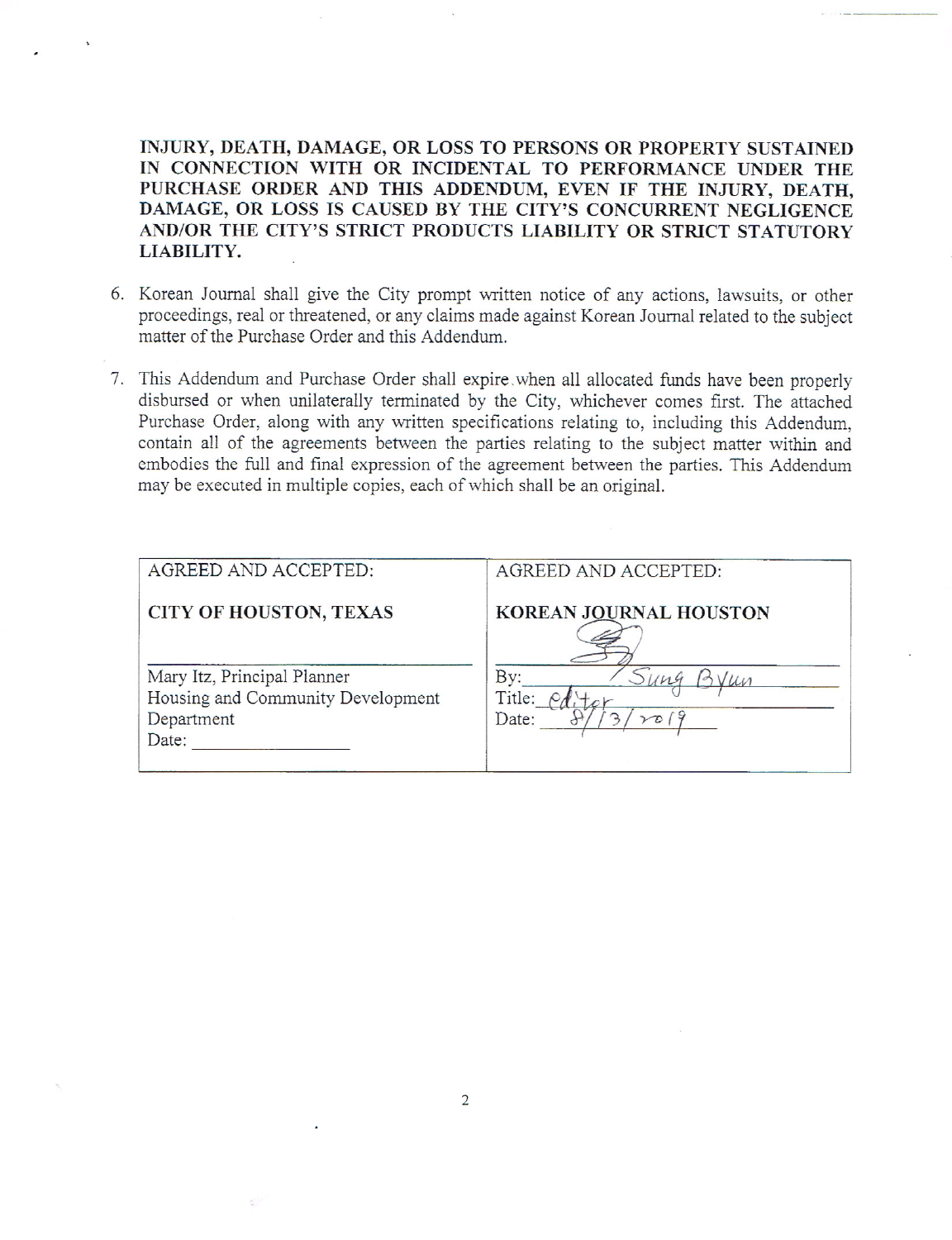### **Exhibit A Estimated Budget for Korean Journal**

This budget has been revised to only include line items that are eligible for reimbursement costs according to the Community Development Block Grant regulations (24 CFR § *570)* and the federal grant requirements (2 CFR Part 200). Items eligible for reimbursement include room rental fees, equipment, staffing, printing, publishing, and reporting related to collecting community input that will directly inform the Analysis of Impediments to Fair Housing Choice. Ineligible items for reimbursement include any kind costs for refreshments (e.g. food and beverage), entertainment, social activities, prizes, gift cards, and promotional items. For a full list of eligible and ineligible items, please refer to the regulations list above.

## **THE CITY WILL NOT MAKE ANY REIMBURSEMENTS FOR** ANY AND ALL **INELIGIBLE ITEMS.**

| <b>Site</b>               |                           |      |                       |      |      |
|---------------------------|---------------------------|------|-----------------------|------|------|
| Room and hall fees        | \$                        | 500  |                       |      |      |
| <b>Total</b>              |                           |      | S                     | 500  |      |
| <b>Staff Time</b>         |                           |      |                       |      |      |
| Planning and coordination | $\boldsymbol{\mathsf{S}}$ | 2000 |                       |      |      |
| Event implementation      |                           | 200  |                       |      |      |
| Reporting and follow-up   |                           | 500  |                       |      |      |
| <b>Total</b>              |                           |      | \$                    | 2700 |      |
| <b>Publicity</b>          |                           |      |                       |      |      |
| Graphics work             | \$                        | 300  |                       |      |      |
| Photocopying/Printing     |                           | 100  |                       |      |      |
| Other:                    |                           | 1000 |                       |      |      |
| <b>Total</b>              |                           |      | \$                    | 1400 |      |
| <b>Miscellaneous</b>      |                           |      |                       |      |      |
| Interpreter               | $\boldsymbol{\mathsf{S}}$ | 300  |                       |      |      |
| Other:                    |                           | 100  |                       |      |      |
| <b>Grand Total</b>        |                           |      | \$                    | 400  |      |
|                           |                           |      | <b>TOTAL EXPENSES</b> | - \$ | 5000 |